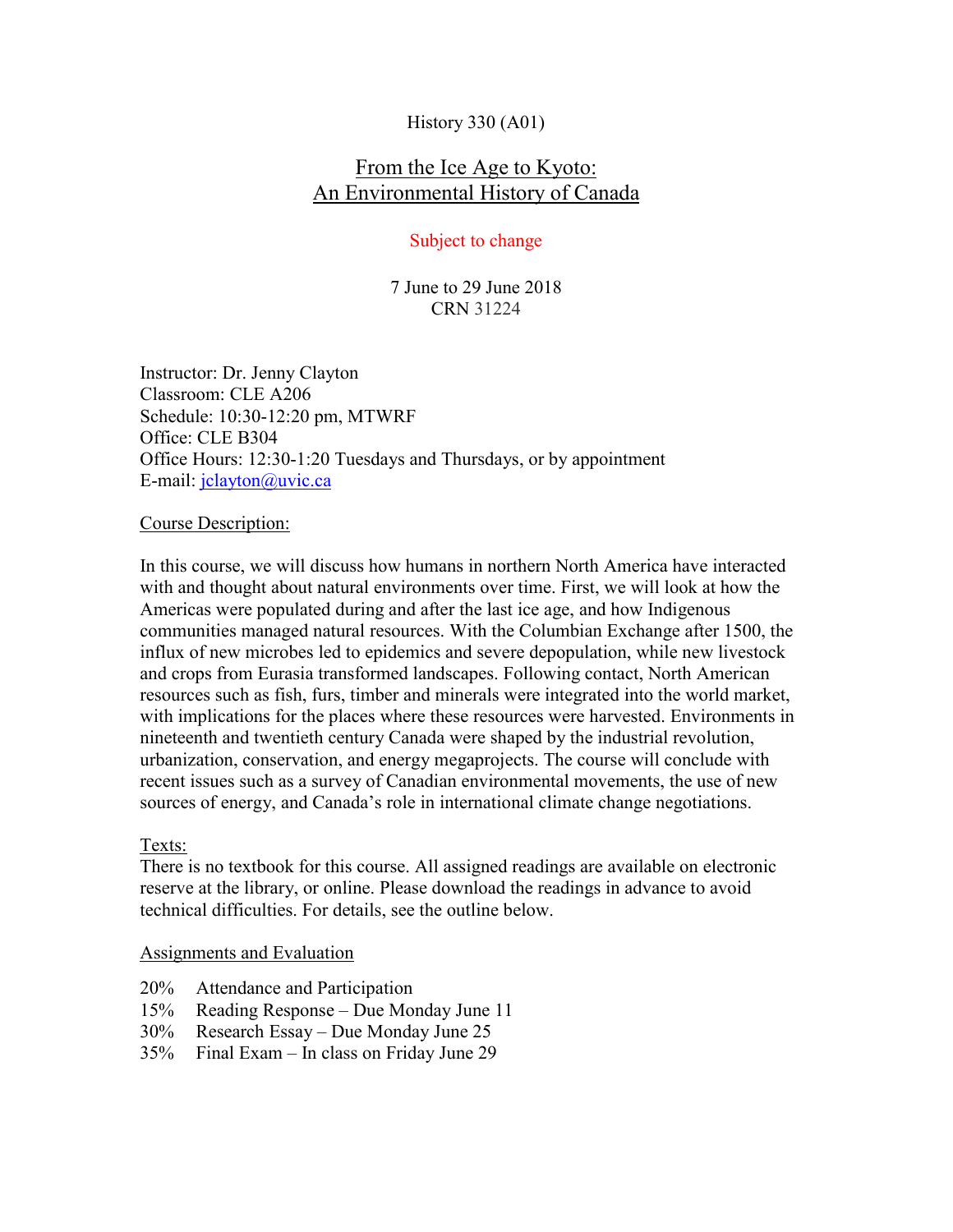**Attendance and Participation (20%):** Students are expected to attend every class having completed the readings, and be prepared to engage with the lectures and participate in discussions.

We will discuss articles during lectures in some classes, and in seminar-type discussions (see outline for details). There will be four seminar discussions during which groups will meet either in the first or second hour of class. To prepare for discussions, please write 1- 2 pages of notes on each article that we read. These notes will not be graded, but they will assist in determining the quality of your participation, and they will be useful when preparing for exams. The grade for seminar participation is based on the quality of student participation (15%), and submitting 1-2 pages of notes on each article as evidence of your attendance (5%). A very good grade may be earned by making regular contributions to discussions that demonstrate a thoughtful understanding of the material, and by participating in the conversation in such a way that engages with and invites contributions from other students.

### **In your notes, please include:**

-your name and the date

-the author's name and title of the article

-thesis or main argument, notes on the content (this section should contain the most detail), your reflections on the strengths and weaknesses of the article, and a brief summary of the types of primary sources used

\*Please bring two questions or points to discuss

## **Assignment 1: Reading response (15%) Length: 3-4 pages (900-1200 words) Due: Monday June 11 in the seminar**

The purpose of this first assignment is to define and discuss the approaches of environmental history based on the readings by Donald Hughes, Alan MacEachern and William Turkel.

### In 3-4 pages:

Answer the following questions based on material from the readings:

- What is environmental history? What do environmental historians do?
- How are the approaches of Hughes, MacEachern and Turkel similar or distinct from each other?
- What approaches do you think are most valuable and why?
- To show how you have engaged with the readings, include at least 2 footnotes referencing each article.

\*Further instructions on this assignment will be provided in class.\*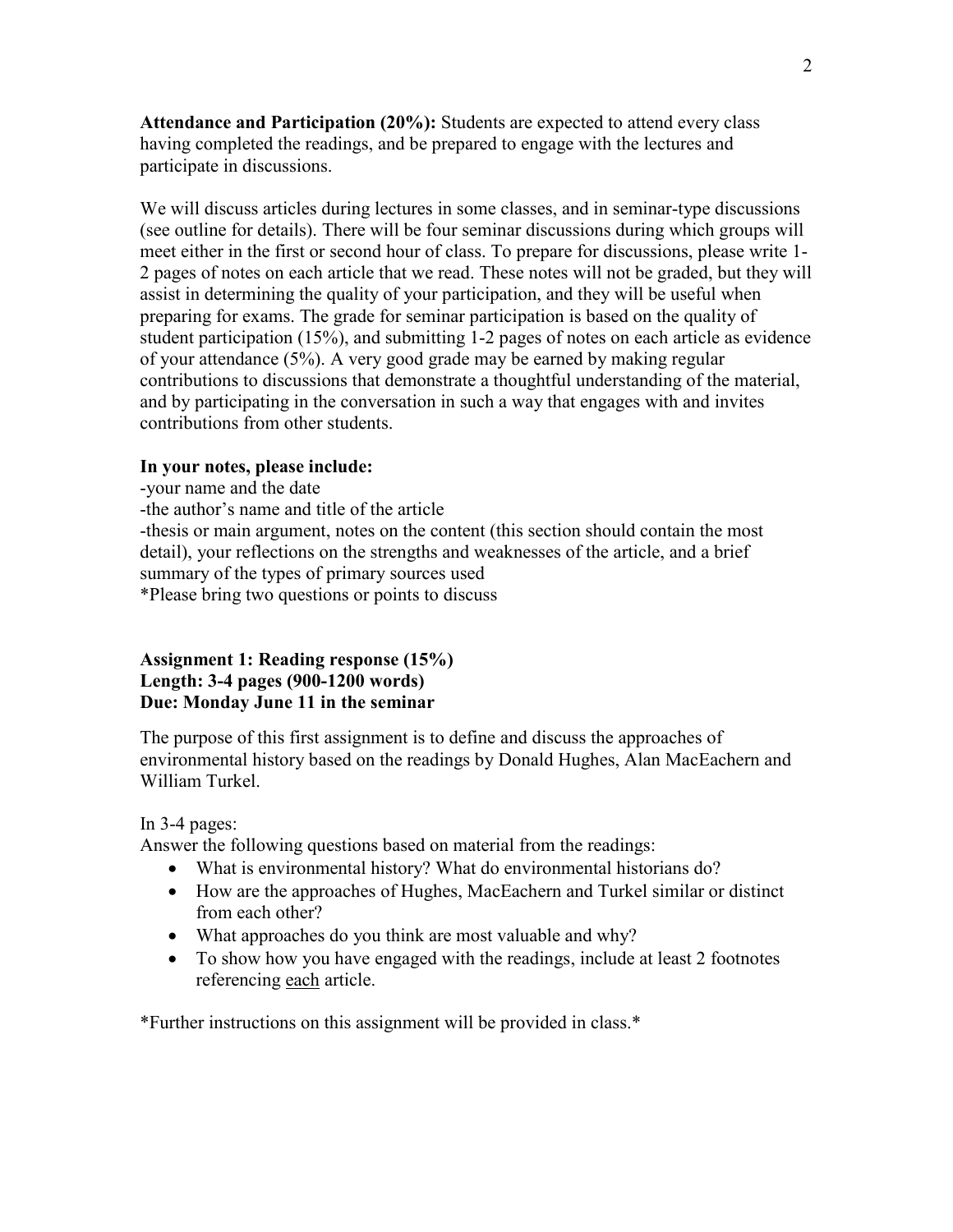## **Assignment 2: Research Essay (30%) Length: 1900-2100 words (7-8 pages in Times New Roman 12 pt double-spaced) Due: Monday June 25 in class**

The research essay is an opportunity to learn about a specific topic in Canadian environmental history in more depth, research the answers to your own questions, and form your own argument, based on books and articles by other historians. The essay should have an argument supported by evidence, make use of the work of at least four **recent academic secondary sources** (by at least four different scholars) and show your own critical understanding of the topic. You are welcome to draw on primary sources in addition to the minimum of four secondary sources. Keep in mind that since this is a history essay, it will analyse a historical question dealing with past events in Canada, not current events – the sources that you use should be written at least ten years after the events took place, and be published after 1990.

The essay must have a title, footnotes and a bibliography. The paper should begin with a paragraph introducing the reader to the topic, and this paragraph will end with your thesis statement, or main argument. The thesis statement will be the answer to your research question, and the main body of the essay will develop and support the thesis. The essay should be well-written, logically organized, and show how you have thought about this topic based on the evidence you have found. The analysis should be supported by convincing specific evidence from your sources. The essay will end with a conclusion summarizing your main points.

A list of topics is provided below. If you would like to write on a different topic, please consult with me in advance to ensure it would work well for this class.

Academic sources:

- Books or articles written by historians
- Books published by a university press, articles published in academic journals
- Articles should be at least 15 pages long
- Must have footnotes, or otherwise reference all evidence to specific sources
- Should be published after 1990

If you have questions about the scope or focus of your research question or the bibliography, please meet with me to discuss as soon as possible. I would be happy to review a research question and bibliography if submitted by **Thursday June 14.**

\*Further instructions on this assignment will be provided in class.\*

America: History and Life

- To search for journal articles in Canadian environmental history
	- o Go to the UVic Library website Search Options Databases Databases by Subject – History – *America: History and Life*.

History Department Style Guide:<http://web.uvic.ca/history/files/styleguide.pdf>

• To ensure that you are using the correct format for footnotes, please refer to the style guide.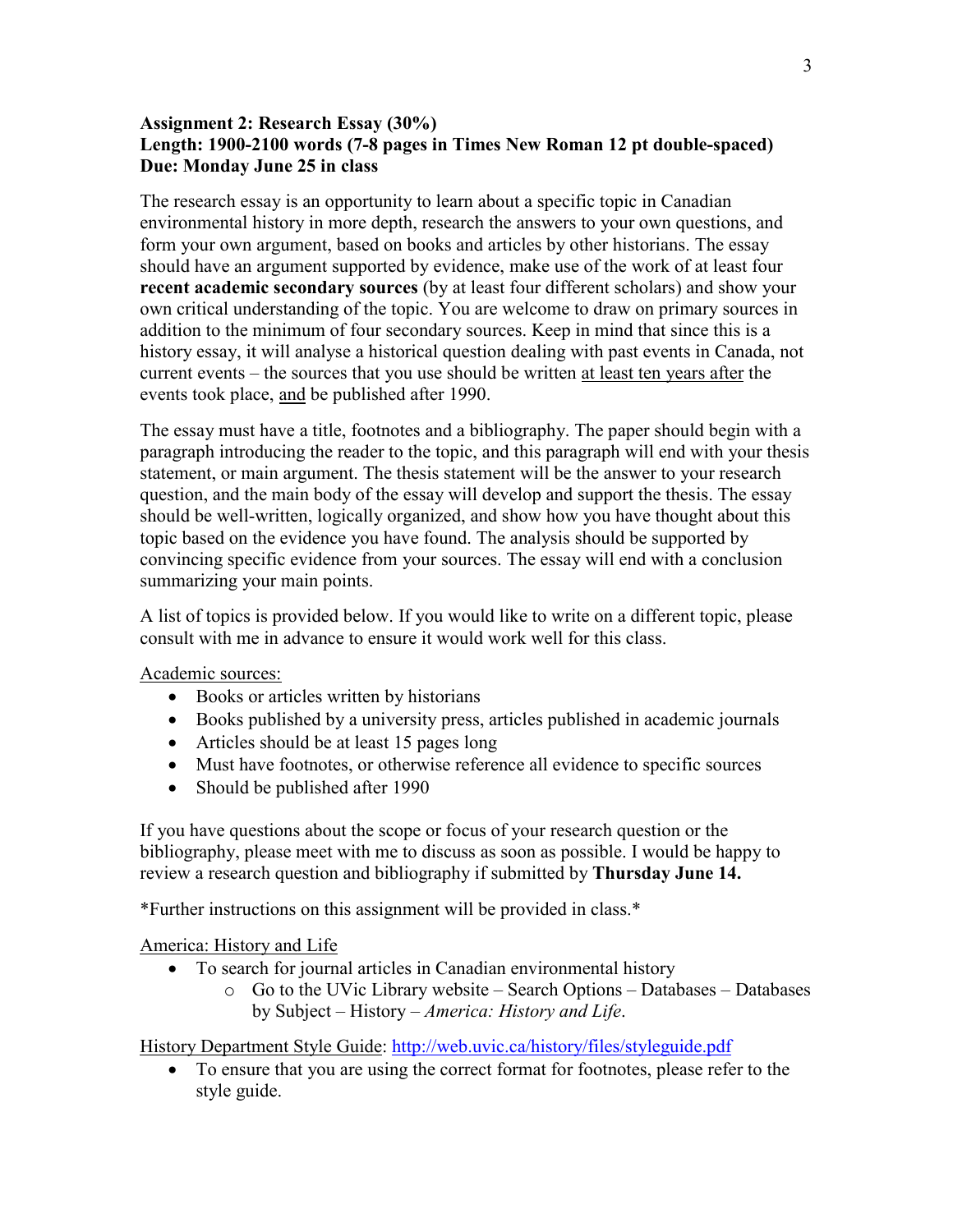Late assignments: The penalty for late assignments is 5% per day without written evidence of illness or a family emergency.

## **Qualities of a Good Essay:**

- **Critical analysis.** Original and independent thought. What do you think about the material you have found? Why did you make the argument that you did? Which sources are more convincing and why? How are your sources biased? A wellbalanced essay should include information from different perspectives. Support your thesis by explaining why you are more convinced by one source or argument than by another.
- **Clear argument and organization.** State your thesis in the introduction and develop it in a well-organized paper. The thesis statement is an answer to the essay question. Based on the research you have done, take a point of view and defend it. The information you present should be logically organized and support your thesis statement. Beginning each paragraph with a topic sentence that is connected to the argument helps to guide the reader.
- **Strong evidence.** Is the paper based on adequate evidence from relevant sources? Is the evidence sufficient to convincingly support the thesis? Is the evidence critically examined? How well does your paper integrate and engage with the sources?
- **Footnotes and bibliography.** All evidence that is not common knowledge should be referenced using correct footnote style. Use footnotes when you are quoting another person and even when you are paraphrasing another person's ideas or findings in your own words. The *History Department Style Guide* explains what format you should use for footnotes and bibliography.
- **Good writing style**. The essay should be well written, have no spelling errors, and be grammatically correct. It should also be interesting to read. Avoid long block quotes (and frequently quoting secondary sources) – it is better to summarize and put information in your own words. Writing several drafts and reading your work aloud both help improve the quality of your writing.

**Final Exam (35%):** The final exam will be based on material covered in lectures and all assigned readings and will take place during the last class, Friday June 29. More information on the format of the final exam will be provided in class, and we will have a review on Thursday June 28.

# **Course Schedule**

Note: There may be some flexibility in when particular lectures are presented. The dates for assigned readings and seminars will remain constant.

### **Week 1**

Thursday June 7: Introduction to class Lecture: Glaciation and Population of the Americas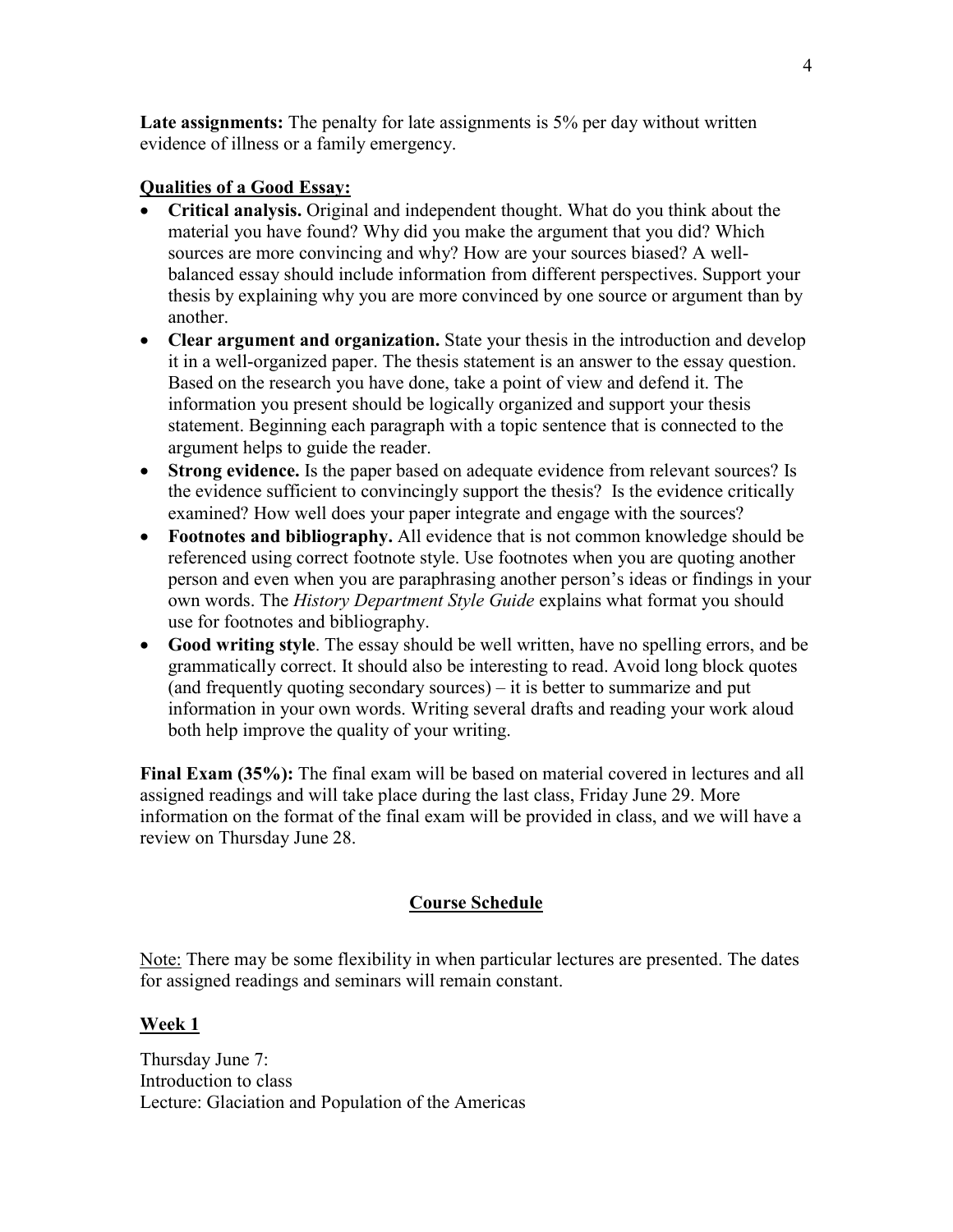Friday June 8: Lecture: Indigenous Resource Management Workshop: Researching the Essay

# **Week 2**

Monday June 11: **\*\*First Assignment Due\*\* Discussion #1: Doing Environmental History**

- Donald Hughes, "Three Dimensions of Environmental History" *Environment and History* 14 (2008), 319-330.
- Alan MacEachern, "An Introduction, in Theory and Practice," in *Method and Meaning in Canadian Environmental History*, [http://niche-canada.org/method](http://niche-canada.org/method-and-meaning/an-introduction-in-theory-and-practice/)[and-meaning/an-introduction-in-theory-and-practice/](http://niche-canada.org/method-and-meaning/an-introduction-in-theory-and-practice/)
- William J. Turkel, "Every Place is an Archive: Environmental History and the Interpretation of Physical Evidence," *Rethinking History* vol. 10, no. 2 (June 2006), 259-276.

Tuesday June 12:

Lecture: Columbian Exchange Reading for class discussion:

> • Cole Harris, "Voices of Disaster: Smallpox around the Strait of Georgia in 1782," *Ethnohistory* vol. 41 issue 4 (Fall 1994), 591-626.

Wednesday June 13: Lecture: Cod Fishery and Hunt for Furs

Thursday June 14: **Discussion #2:** 

> • George Colpitts, "Food Energy and the Expansion of the Canadian Fur Trade" [http://www.history.ubc.ca/sites/default/files/documents/readings/colpitts\\_pemmic](http://www.history.ubc.ca/sites/default/files/documents/readings/colpitts_pemmican_energy.pdf) [an\\_energy.pdf](http://www.history.ubc.ca/sites/default/files/documents/readings/colpitts_pemmican_energy.pdf) Chapter contribution to Ruth Sandwell, ed., *Powering Up: Energy and Power in Canadian History*.

Friday June 15: Lecture: Timber Lecture: Industrialization

# **Week 3**

Monday June 18: Lecture: Bison, treaties and reserves on the Prairies Lecture: New forms of cultivation

Tuesday June 19: Lecture: Mining Workshop: Writing the Essay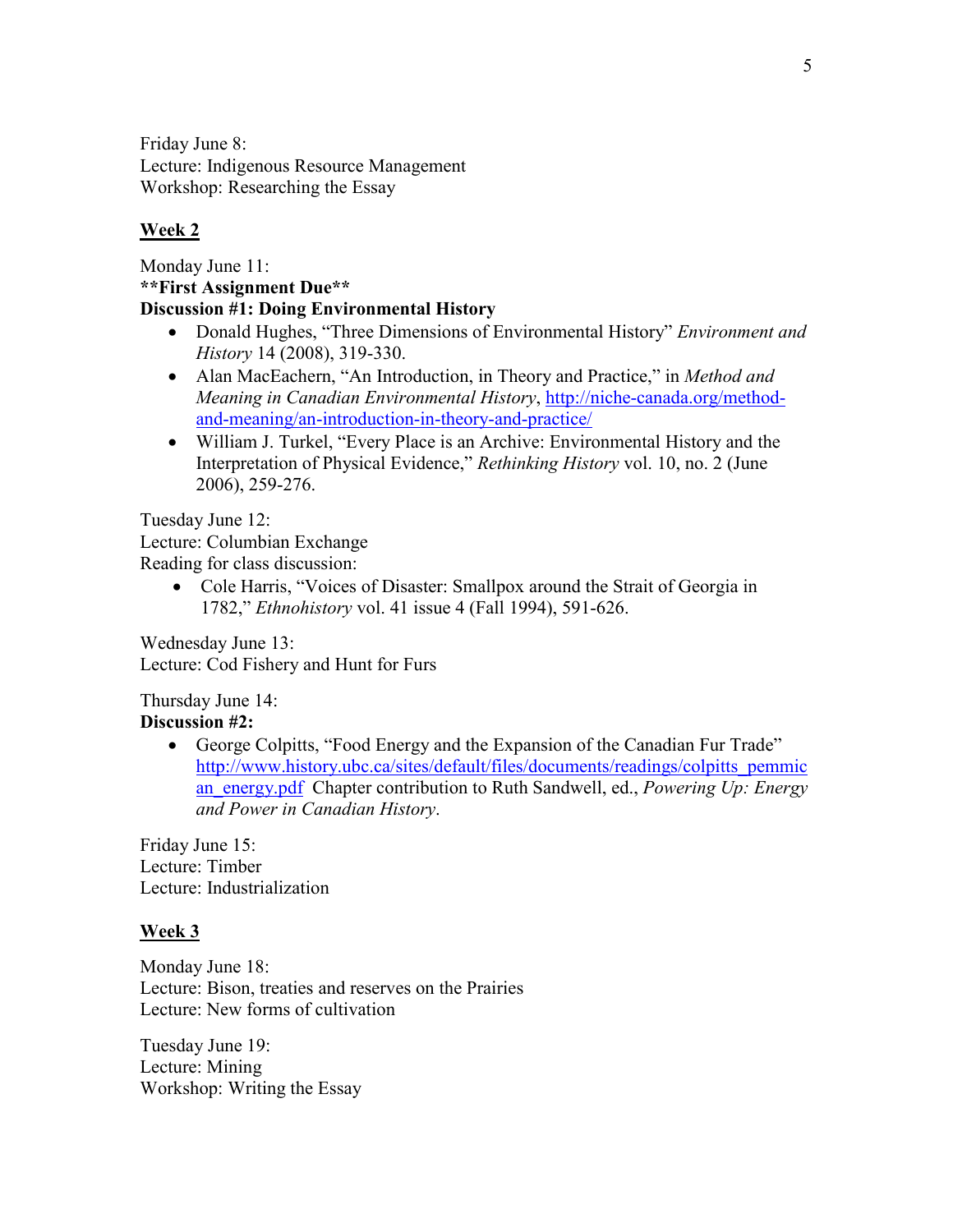Wednesday June 20: Lecture: Cities and Urban Reform Lecture: National Parks

Thursday June 21:

## **Discussion #3: Urban Reform**

- Sean Kheraj, "Urban Environments and the Animal Nuisance: Domestic Livestock Regulation in Nineteenth-Century Canadian Cities," *Urban History Review* (Fall 2015-Spring 2016), vol. 44 issue 1-2, 37-55.
- Colleen MacNaughton, "Promoting Clean Water in Nineteenth Century Public Policy: Professors, Preachers, and Polliwogs in Kingston, Ontario." *Social History/Histoire Sociale* vol. 32 no. 63 (May 1999), 49-61.

Friday June 22: Lecture: Conservation

Reading for discussion:

• Bill Parenteau, "A 'Very Determined Opposition to the Law': Conservation, Angling Leases, and Social Conflict in the Canadian Atlantic Salmon Fishery, 1867-1914," *Environmental History* vol. 9 issue 3 (July 2004), 436-463.

# **Week 4**

Monday June 25: **\*\*Research Essay Due\*\*** Lecture: Automobiles Lecture: Hydroelectricity

Tuesday June 26:

# **Discussion #4: Hydroelectricity**

- Tina Loo, "People in the Way: Modernity, Environment, and Society on the Arrow Lakes," *BC Studies* no. 142/143 (Summer/Autumn 2004), 161-196.
- Jonathan Peyton, "Corporate Ecology: BC Hydro's Stikine-Iskut Project and the Unbuilt Environment," *Journal of Historical Geography* 37 (2011), 358-369.

Wednesday June 27: Lecture: Environmental Movement Lecture: Oil and Gas

Thursday June 28: Lecture: Canada and Climate Change Review for Final Exam

Friday June 29: Final Exam